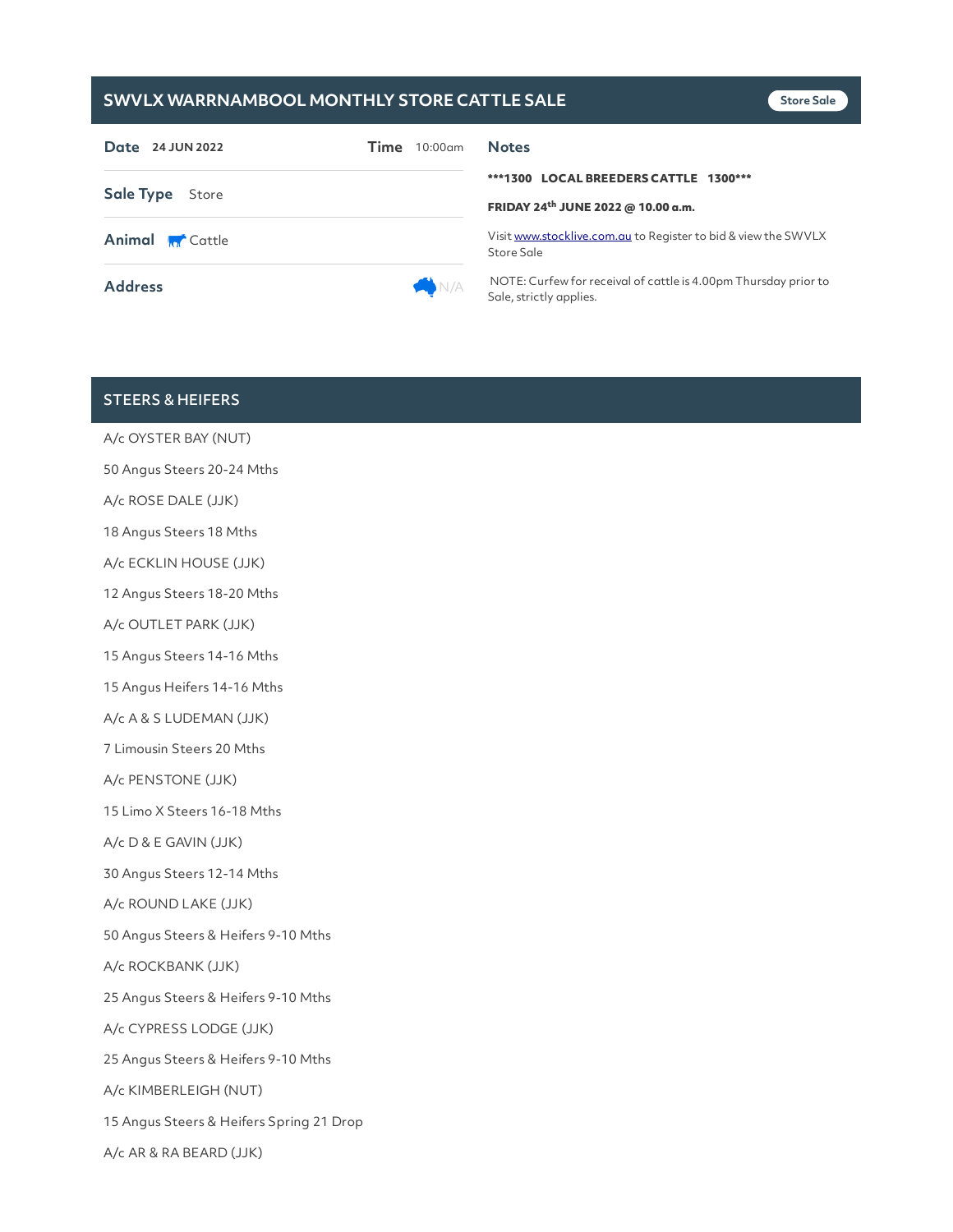15 Black/Baldy Steers & Heifers Spring 21 Drop 17 Angus Steers Aug 21 drop A/c TARA (JJK) 10 Angus Steers 10-12 Mths A/c LADROW (JJK) 18 Angus Heifers 7-8 Mths Weaned A/c ASHVALE (JJK) 10 Black/Baldy Heifers 13-14 Mths A/c J HAY & D WERCHON (NUT) 15 Angus & Black/Baldy Weaner Steers 10 Red Angus/Shorthorn X Steer Weaners A/c RC & EM MATHER (JJK) 15 Angus X Steers 9-11 Mths 15 Angus X Heifers 9-11 Mths A/c BALLANLEIGH (JJK) 15 Angus/Black/Baldy Steers & Heifers 6-7 Mths A/c SJ & KJ COCKS (BOH) 8 Angus/Limo X Steers & Heifers 12 Mths A/c BROAD ACRES (JJK) 10 Poll Hereford Steers 6-9 Mths Weaned

### FRIESIAN & X BRED STEERS & HEIFERS

A/c GUNYAH (JJK)

20 Angus/Friesian X Steers 18-20 Mths

A/c ASHWYND (JJK)

15 Angus X Steers 16-18 Mths

A/c C BURLEIGH (JJK)

16 Wagyu/Montbeliarde X Steers 16-18 Mths

2 Wagyu/Montbeliarde X Heifers 16-18 Mths

A/c P & A WALLACE (JJK)

22 Angus/Friesian & Speckle Park X Steers & Heifers 12-14 Mths

A/c BK & AM TWEDDLE (JJK)

20 Angus/Friesian X Heifers 12-14 Mths

A/c M & H FINNIGAN (BOH)

4 Angus/Friesian X Steers 15 Mths